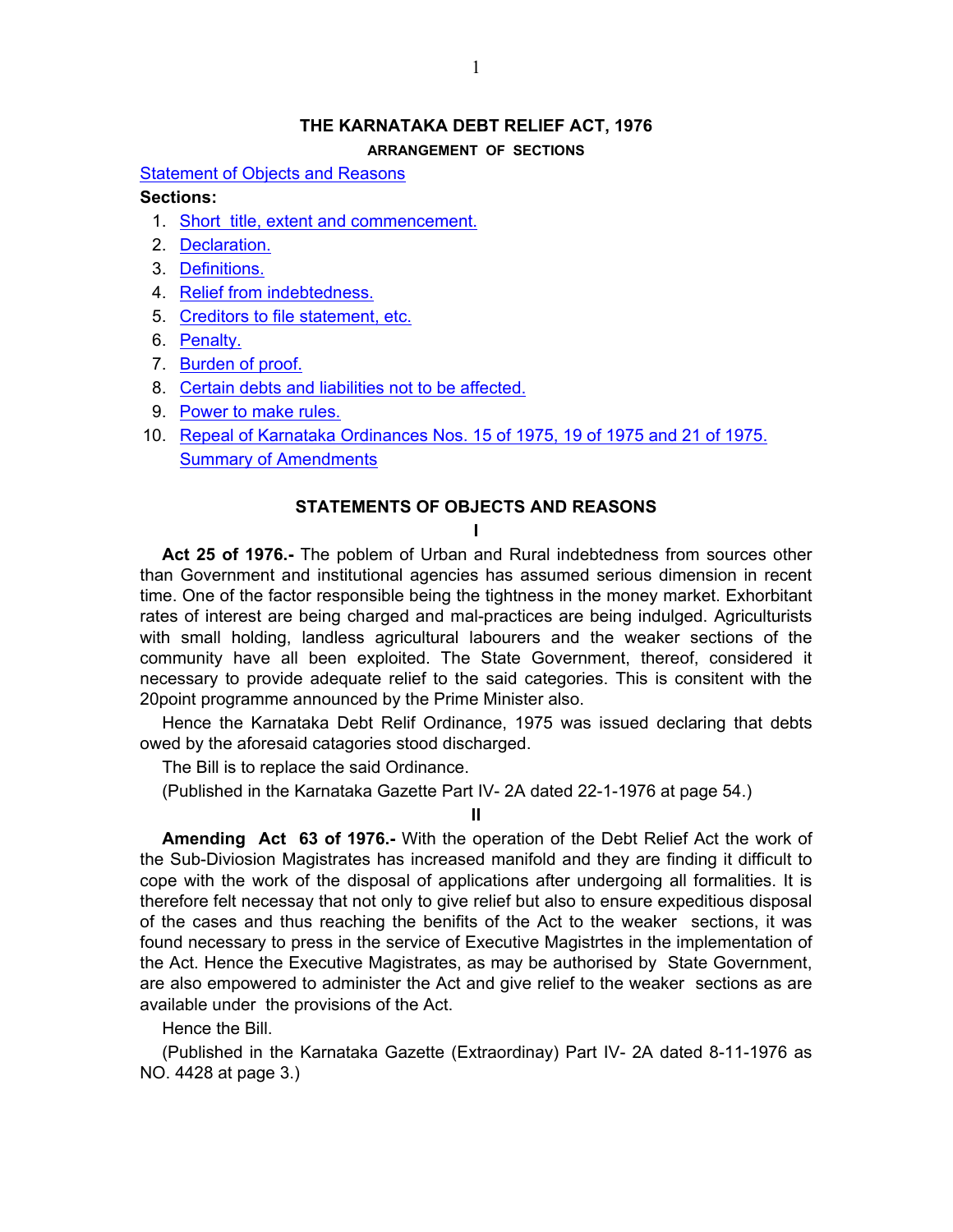# **KARNATAKA ACT NO. 25 OF 1976**

<span id="page-1-0"></span>*(First published in the Karnataka Gazette Extraordinary on the Thirteenth day of March 1976)*

# **THE KARNATAKA DEBT RELIEF ACT, 1976**

*(Received the assent of the President on the Twelfth day of March, 1976)*

(As Amended by Act 63 of 1976)

 An Act to provide relief from indebtedness to small farmers, landless agricultural labourers and weaker sections of the people in the State of Karnataka.

 WHEREAS it is expedient to provide relief from indebtedness to small farmers, landless agricultural labourers and weaker sections of the people in the State of Karnataka;

 BE it enacted by the Karnataka State Legislature in the Twenty-seventh Year of the Republic of India as follows:-

**1. Short title, extent and commencement.-** (1) This Act may be called the Karnataka Debt Relief Act, 1976.

(2) It extends to the whole of the State of Karnataka.

 (3) Sections 3, 4, 7 and 8 shall be deemed to have come into force on the twenty-first day of October, 1975, sections 5 and 6 shall be deemed to have come into force on the eleventh day of November, 1975 and section 9 shall be deemed to have come into force on the twenty-eighth day of November 1975.

**2. Declaration.-** It is hereby declared that this Act is for giving effect to the policy of the State towards securing the principles specified in Article 46 of the Constitution of India.

**3. Definitions.-** In this Act, unless the context otherwise requires, -

(a) 'agriculture' includes-,

- (i) horticulture;
- (ii) the raising of crops, grass or garden produce:
- (iii) dairy farming;
- (iv) poultry farming;
- (v) breeding of livestock;
- (vi) grazing,

but does not include the cutting of wood only;

 (b) 'debt' means any liability in cash or in kind, whether decreed or not and includes any amount which is in substance a debt; but does not include arrears of taxes due to the Central or the State Government or a local authority;

(c) 'debtor' means,-

- (i) a small farmer*;* or
- (ii) a landless agricultural labourer; or

(iii) a person belonging to the weaker sections of the people;

 (d) "landless agricultural labourer" means a person who does not hold any land and whose principal means of livelihood is manual labour on land;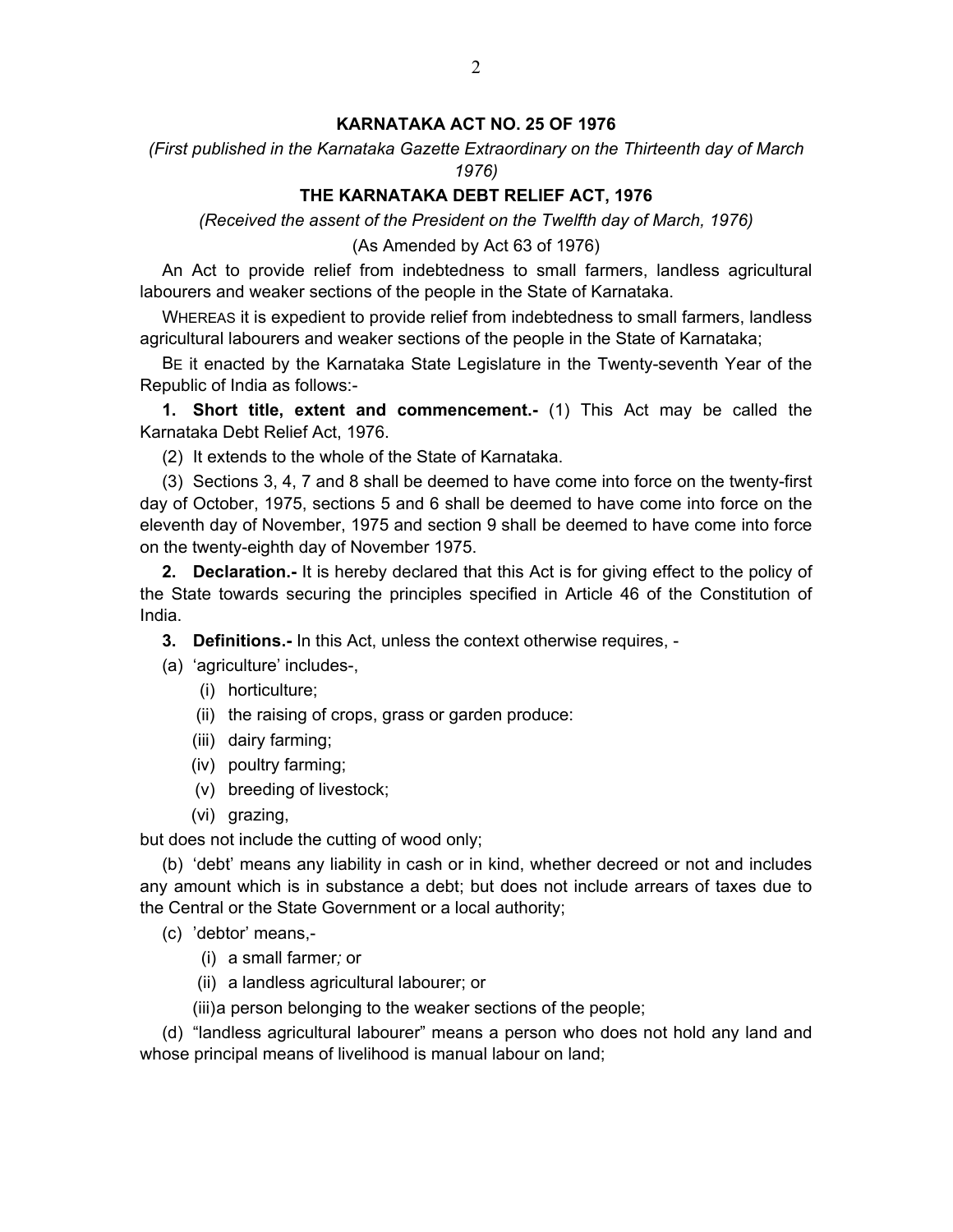<span id="page-2-0"></span> (e) 'small farmer' means a person who holds whether as owner, tenant, or mortgagee with possession or partly in one capacity and partly in another not more than one unit of land and who has no income from any source other than agriculture;

*Explanation.***-** Where a person holds more than one category of land referred to in clause (f), the extent of land held by him shall be determined according to the following formula namely:-

 Two hectares of unirrigated lands=one and one-fourth hectares of rainfed wet land=half hectare of land having facilities for growing one irrigated corp=half hectare of land used for growing planation crops or grape or coconut or arecanut or for growing mulberry by irrigation=quarter hectare of land having perennial irrigation facilities or facilities for growing more than one irrigated crop in a year;

(f) "unit" means,-

(i) two hectares of unirrigated lands; or

(ii) one and one-fourth hectares of rainfed wet lands; or

(iii) half hectare of land having facilities for growing one irrigated crop;

 (iv) half hectare of land used for growing plantation crops or grapes or coconut or arecanut ; or

(v) half hectare of land used for growing mulberry by irrigation; or

 (vi) quarter hectare of land having perennial irrigation facilities or facilities for growing more than one irrigated crop in a year;

*Explanation.***-** In this clause 'plantation crop' means cardamom, coffee, rubber and tea;

 (g) 'weaker sections of the people' means persons not being small farmers or landless agricultural labourers, whose annual income from all sources does not exceed two thousand and four hundred rupees.

**4. Relief from indebtedness.**- Notwithstanding anything in any law for the time being in force or in any contract or instrument having force by virtue of any such law and save as otherwise expressly provided in this Act, with effect form the date of commencement of this section,-

 (a) every debt advanced before the commencement of this section including the amount of interest, if any, payable by the debtor to the creditor shall be deemed to be wholly discharged;

 (b) no Civil Court shall entertain any suit or proceeding against the debtor for the recovery of any amount of such debt including interest, if any:

 Provided that where a suit or proceeding is instituted jointly against the debtor and any other person nothing in this section shall apply to the maintainability of the suit or the proceeding in so far as it relates to such other person:

 (c) all suits and proceedings (including appeals, revisions, attachments or execution proceedings) pending on the said date against any debtor for the recovery of any such debt shall abate:

Provided that nothing in this clause shall apply to the sale of,-

 (i) any movable property held and concluded before the commencement of this section: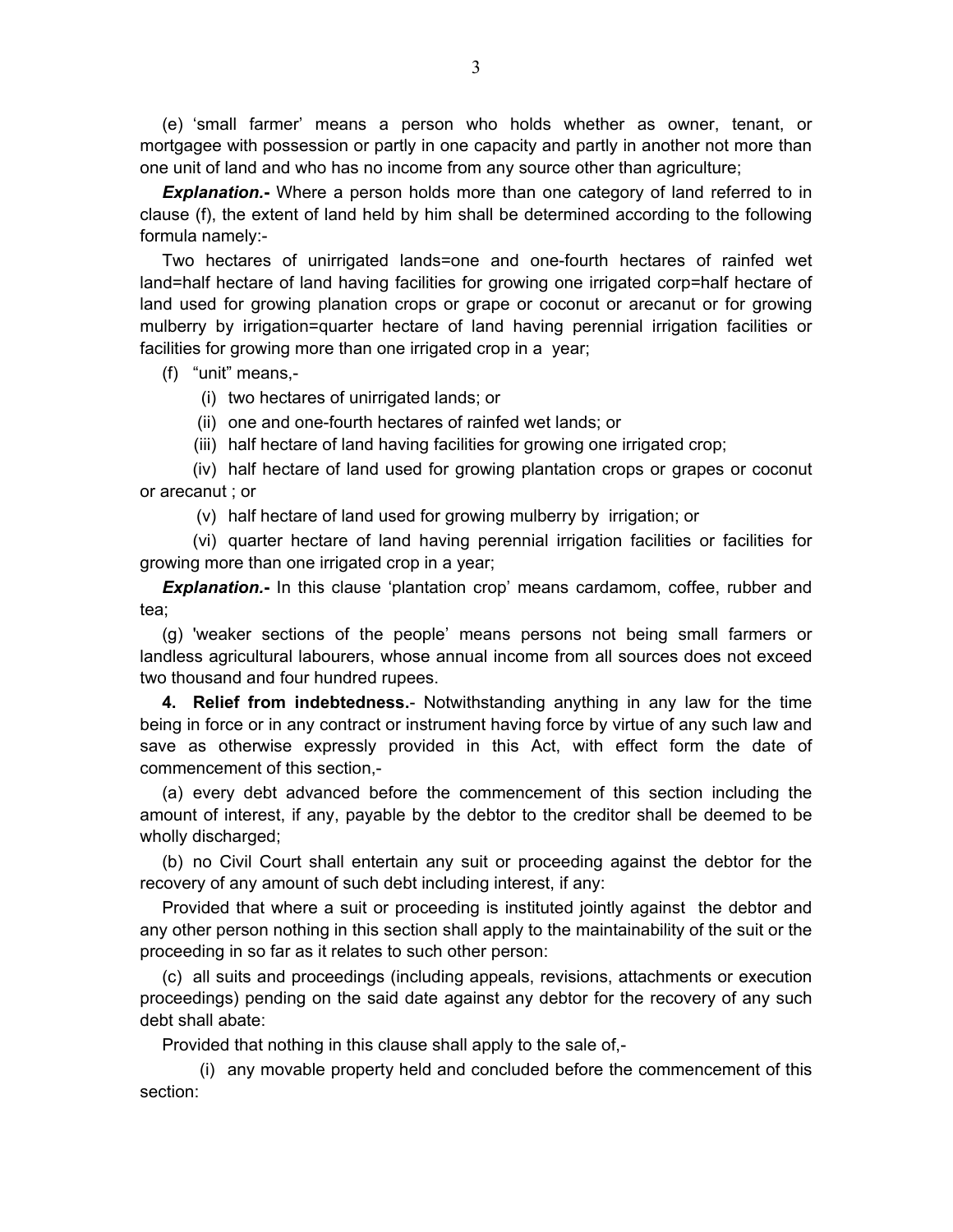(ii) any immovable property confirmed before such commencement;

<span id="page-3-0"></span> (d) every debtor undergoing detention in a civil prison in execution of any decree for money passed against him by a Civil Court in respect of any such debt shall be released;

 (e) every movable property pledged by a debtor shall stand released in favour of such debtor and the creditor shall be bound to return the same to the debtor forthwith and where the creditor fails to do so the debtor shall on application made to the Sub-Divisional Magistrate <sup>1</sup> [or any other executive Magistrate authorised by the State Government in this behalf]<sup>1</sup> having jurisdiction over the place where the debtor resides be entitled to the return of the same;

### 1. Inserted by Act 63 of 1976 w.e.f. 27.10.1976

 (f) every mortgage executed by the debtor in favour of the creditor shall stand redeemed and the mortgaged property shall be released in favour of such debtor and where the creditor fails to do so, the Sub-Divisional Magistrate <sup>1</sup>[or any other executive Magistrate authorised by the State Government in this behalf<sup>1</sup> having jurisdiction over the place where the mortgaged property is situate may *suo motu* or on application of the debtor and after such inquiry as he may deem fit, put the debtor in possession of the mortgaged property.

### 1. Inserted by Act 63 of 1976 w.e.f. 27.10.1976

**Explanation.**- Nothing in this section shall be construed as entitling any debtor for refund of any part of any debt already repaid by him or recovered from him before the commencement of this section.

**5. Creditors to file statement, etc.**- (1) Every creditor referred to in clause (e) of section 4 shall, within forty five days from the eleventh day of November, 1975 furnish to the Sub-Divisional Magistrate <sup>1</sup>[or any other executive Magistrate authorised by the State Government in this behalf, (hereinafter called 'the executive Magistrate') $]$ <sup>1</sup> having jurisdiction over the area where such creditor has his ordinary place of business a statement containing the names of all the debtors who have pledged articles with him, the nature and description of the articles pledged, the amount advanced and due as on 21st October, 1975 and such other particulars as may be prescribed.

# 1. Inserted by Act 63 of 1976 w.e.f. 27.10.1976

 (2) On receipt of such statement and after such summary inquiry conducted in the manner provided in the Karnataka Land Revenue Act, 1964 as he considers necessary, the Sub-Divisional Magistrate <sup>2</sup>[or the executive Magistrate, as the case may be,]<sup>2</sup> shall by order, determine which of the debtors are entitled to relief under section 4 and direct the creditor to produce on or before the date specified in the order the articles pledged by such debtors.

 (3) If the creditor fails to produce the article as directed in the order under subsection (2) the Sub- Divisional Magistrate <sup>1</sup> [or the executive Magistrate, as the case may be]<sup>1</sup> may recover possession of the articles from the creditor and for this purpose shall exercise the same powers as are invested in him under the Code of Criminal Procedure, 1973 regarding search and seizure.

1. Inserted by Act 63 of 1976 w.e.f. 27.10.1976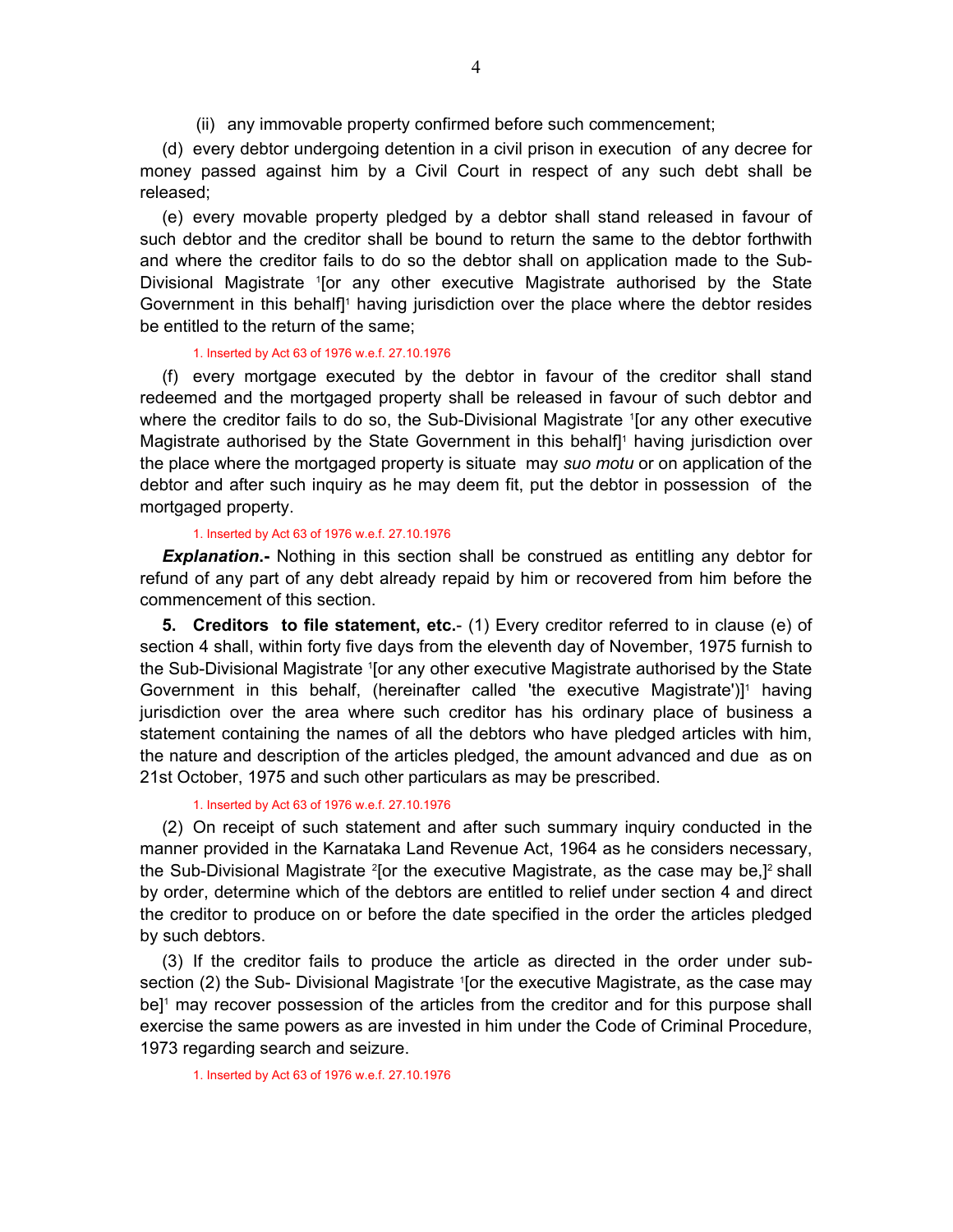<span id="page-4-0"></span> (4) After such production or recovery of the article pledged, the Sub- Divisional Magistrate <sup>1</sup> [or the executive Magistrate, as the case may be,]<sup>1</sup> shall deliver the article to the debtor.

#### 1. Inserted by Act 63 of 1976 w.e.f. 27.10.1976

 (5) Every creditor referred to in clause (f) of section 4, shall within 45 days from the first day of March 1976 furnish to the Sub- Divisional Magistrate 1 [or the executive Magistrate, as the case may be,]<sup>1</sup> having jurisdiction over the area where such creditor ordinarily resides a statement containing the names of all the debtors who have mortgaged properties to him, the full description of such properties, the amount advanced and due as on 21st October, 1975 and such other particulars as may be prescribed. On receipt of such statement the Sub-Divisional Magistrate 1 [or the executive Magistrate, as the case may be, $]$ <sup>1</sup> shall by order, determine which of the debtors are entitled to the relief under section 4 and direct the creditor to make an endorsement of discharge on the mortgage deed and deliver the same to the debtor. Where such property is in possession of the creditor he shall deliver the same to the debtor. If the creditor fails so to do, the Sub-Divisional Magistrate 1 [or the executive Magistrate, as the case may be,]<sup>1</sup> shall himself record the fact of discharge and issue a certificate to that effect to the debtor and also deliver possession of the property to the debtor by using such force as may be necessary.

#### 1. Inserted by Act 63 of 1976 w.e.f. 27.10.1976

 (6) Every order of the Sub- Divisional Magistrate 1 [or the executive Magistrate, as the case may be, $]$ <sup>1</sup> under this section shall be final.

#### 1. Inserted by Act 63 of 1976 w.e.f. 27.10.1976

 (7) No legal practitioner shall be allowed to appear in the proceedings before the Sub-Divisional Magistrate <sup>1</sup>[or the executive Magistrate, as the case may be,]<sup>1</sup> under this section.

#### 1. Inserted by Act 63 of 1976 w.e.f. 27.10.1976

 (8) Pending determination of the question under sub-section (2), no creditor shall sell or dispose of the articles pledged.

 (9) Notwithstanding anything in the proceeding sub-section the Sub- Divisional Magistrate <sup>1</sup> [or the executive Magistrate, as the case may be,]<sup>1</sup> may, on application made by a debtor or otherwise, enter any premises of the creditor and search and seize articles pledged by debtors and arrange for their safe custody. Thereafter he shall proceed to determine which of the articles so seized, are to be released to the debtors and pass orders accordingly.

# 1. Inserted by Act 63 of 1976 w.e.f. 27.10.1976

 **6. Penalty.-** (1) Any person failing to furnish the statement or to comply with the order made under section 5 or otherwise contravening the provisions of section 5 shall be liable to imprisonment for a term which shall not be less than three months but which may extend to one year and with fine which shall not be less than one thousand rupees but which may extend to five thousand rupees.

(2) Every offence punishable under sub-section (1) shall be cognizable.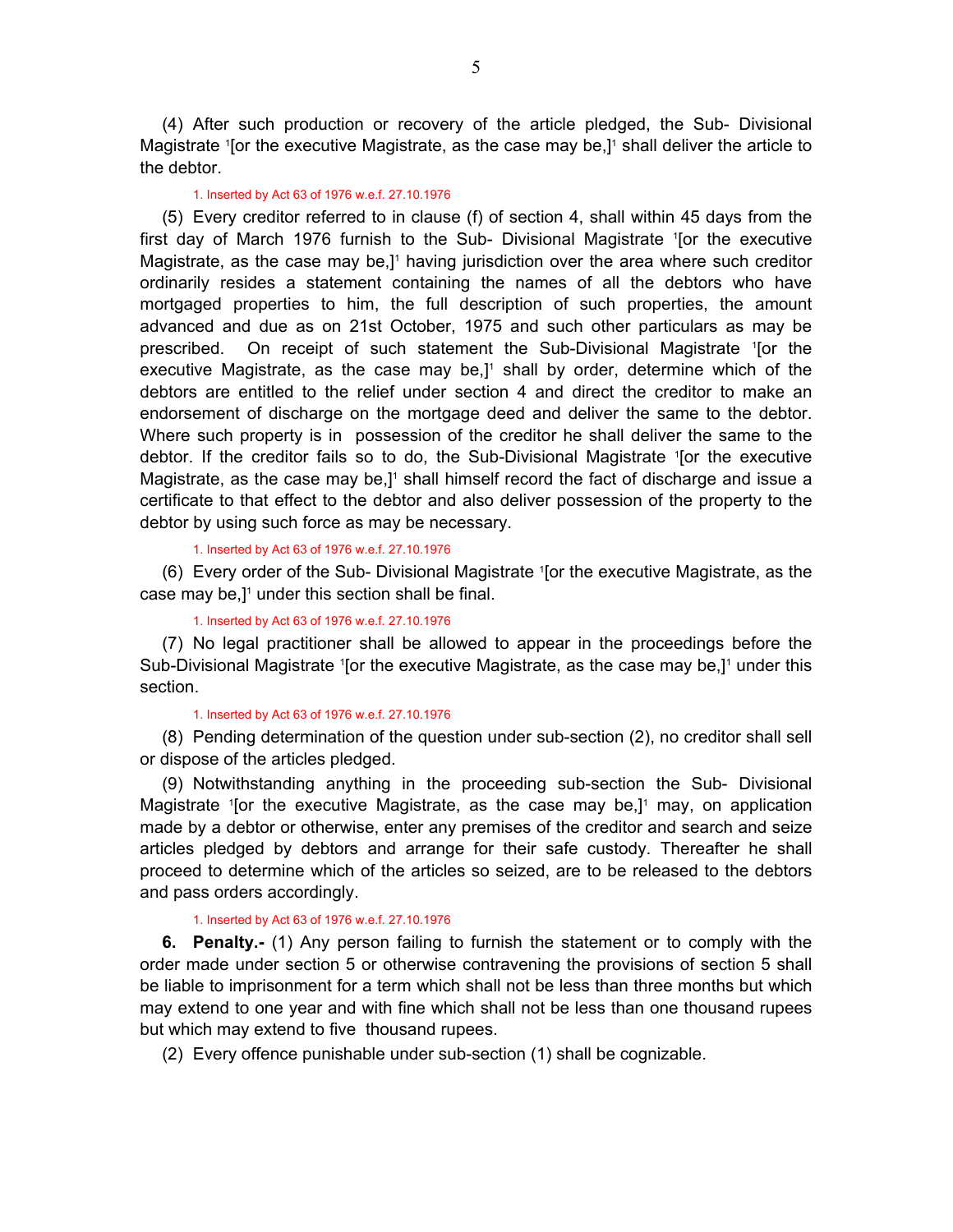<span id="page-5-0"></span> **7. Burden of proof.-** Notwithstanding anything in any law, in any suit or proceeding, the burden of proving that the debtor is not entitled to protection of this Act shall lie on the creditor.

 **8. Certain debts and liabilities not to be affected.-** Nothing in this Act shall affect the following categories of debts and liabilities of small farmers, landless agricultural labourers and weaker sections of the people, namely:-

(a) any rent due in respect of any property let out to such debtor;

- (b) any amount due under a hire purchase agreement;
- (c) any amount recoverable as arrears of land revenue;
- (d) any liability arising out of breach of trust or any tortuous liability;

 (e) any liability in respect of wages or remuneration due as salary or otherwise for services rendered;

 (f) any liability in respect of maintenance whether under a decree of a court or otherwise;

 $(g)$  a debt due to,-

- (i) the Central Government or any State Government ;
- (ii) any local authority;
- (iii) a credit agency as defined in the Karnataka Agricultural Credit Operations and Miscellaneous Provisions Act, 1974( Karnataka Act No. 2 of 1975);
- (iv) any Government company within the meaning of the Companies Act, 1956;
- (v) the Life Insurance Corporation of India;
- (vi) a Co-operative Society; and
- (h) any debt which represents the price of goods purchased by such debtor.

 **9. Power to make rules.-** The State Government may, by notification in the official Gazette make rules to carry out the purposes of this Act.

 **10. Repeal of Karnataka Ordinance Nos. 15 of 1975 , 19 of 1975 and 21 of 1975.-** (1) The Karnataka Debt Relief Ordinance 1975 (Karnataka Ordinance No. 15 of 1975), the Karnataka Debt Relief (Amendment) Ordinance, 1975, (Karnataka Ordinance No. 19 of 1975) and the Karnataka Debt Relief (Second Amendment Ordinance, 1975 (Karnataka Ordinance No. 21 of 1975) are hereby repealed.

 (2) Notwithstanding such repeal anything done or any action taken under the said Ordinances, shall be deemed to have been done or taken under the corresponding provisions of this Act.